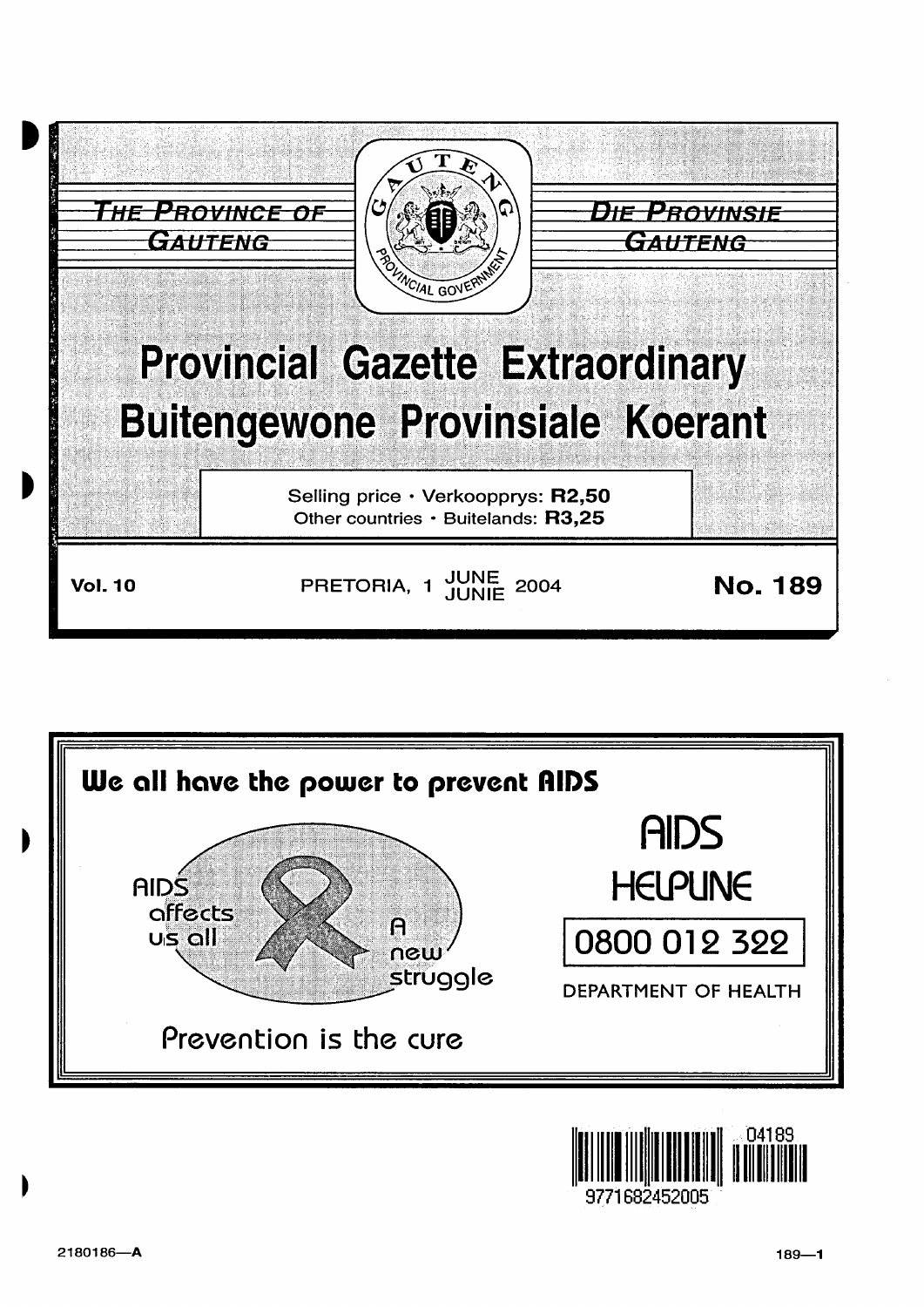$\sim$ 

## **CONTENTS • INHOUD**

| No. |                                | Page<br>No. | Gazette<br>No. |
|-----|--------------------------------|-------------|----------------|
|     | <b>LOCAL AUTHORITY NOTICES</b> |             |                |

| 958 Town-planning and Townships Ordinance (15/1986): Declaration as an approved township: Olivedale Extension 27 3 | 189 |
|--------------------------------------------------------------------------------------------------------------------|-----|
|                                                                                                                    | 189 |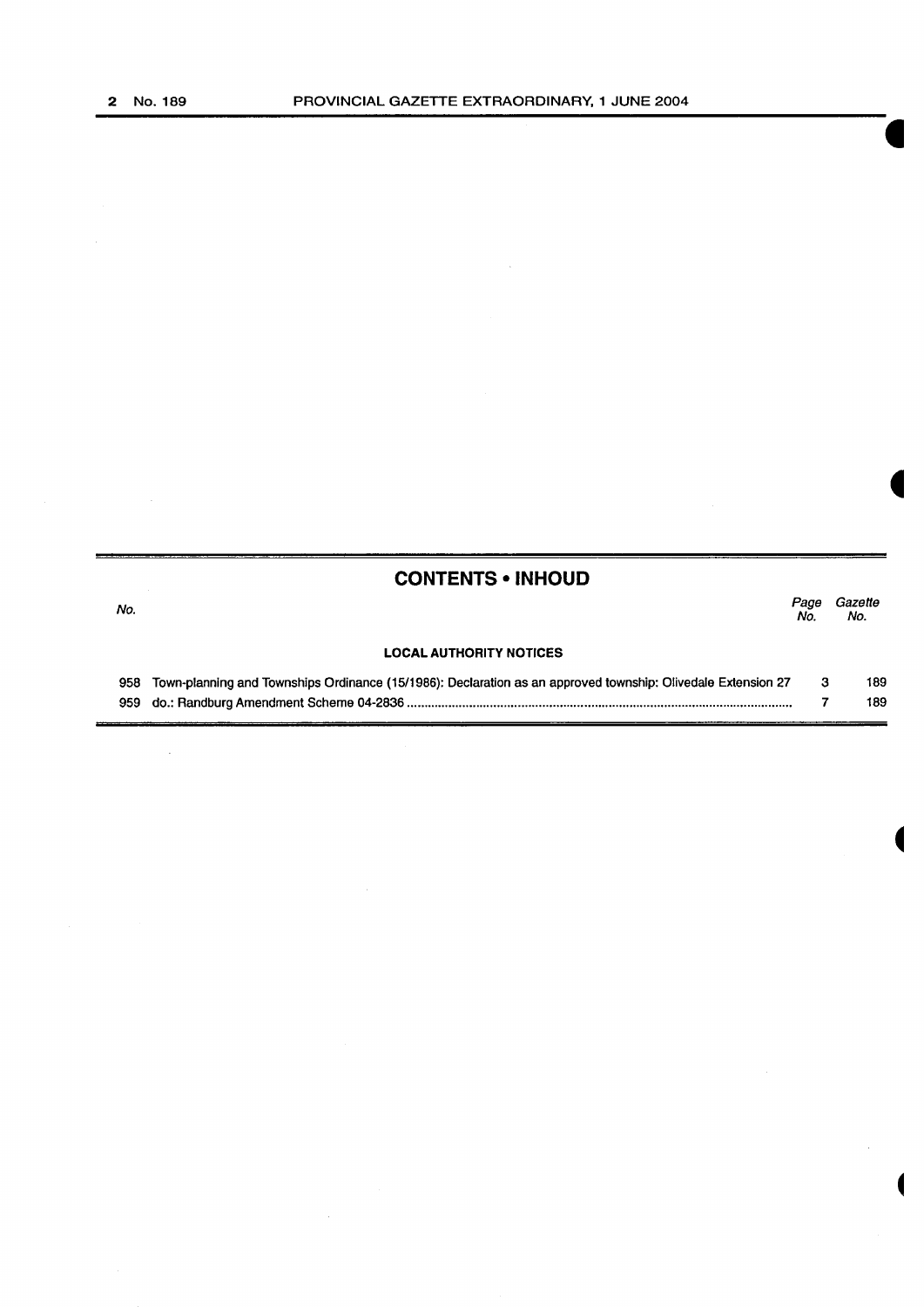## **LOCAL AUTHORITY NOTICES**

#### **LOCAL AUTHORITY NOTICE 958**

#### DECLARATION AS APPROVED TOWNSHIP

In terms of section 69 of the Town-Planning and Townships Ordinance, 1965 (Ordinance 25 of 1965), the Administrator hereby declares Olivedale Extension 27 Township to be approved township subject to conditions set out the Schedule hereto. DPLG 1113/911/A/15

#### **SCHEDULE**

CONDITIONS UNDER WHICH THE APPLICATION MADE BY MAVERICK DEVELOPMENTS (PROPRIETARY) LIMITED UNDER THE PROVISIONS OF THE TOW-PLANNING AND TOWNSHIPS ORDINANCE, 91865 FOR PERMISSION TO ESTABLISH A TOWNSHIP ON PORTION 500 OF THE FARM WITKOPPEN NO.l94-l.Q. PROVINCE OF GAUTENG, HAS BEEN GRANTED

#### I. CONDITIONS OF ESTABLISHMENT

- (I) NAME The name of the township shall be Olivedale Extension 27.
- (2) DESIGN The township shall consist of erven as indicated on General Plan S.G. No. 7634/2003

## (3) STORMWATER DRAINAGE AND STREET CONSTRUCTION<br>(a) The township owner shall on request by the local authority si

The township owner shall on request by the local authority submit to such authority for its approval a detailed scheme complete with plans, sections and specifications, prepared by a civil engineer approved by the local authority, for the collection and disposal of stormwater throughout the township by means of properly constructed works and for the construction, tarmacadamising, kerbing and channelling of the streets therein together with the provision of such retaining walls as may be considered necessary by the local authority.

Furthermore, the scheme shall indicate the route and gradient by which each erf gains access to the street on which it abuts.

- (b) The township owner shall, when required by the local authority to do so, carry out the approved scheme at its own expense on behalf and to the satisfaction of the local authority under the supervision of a civil engineer approved by the local authority.
- (c) The township owner shall be responsible for the maintenance of the streets to the satisfaction of the local authority until the streets have been constructed as set out in subclause (b).
- (d) If the township owner fails to comply with the provisions of paragraphs (a), (b) and (c) hereof the local authority shall be entitled to do the work at the cost of the township owner.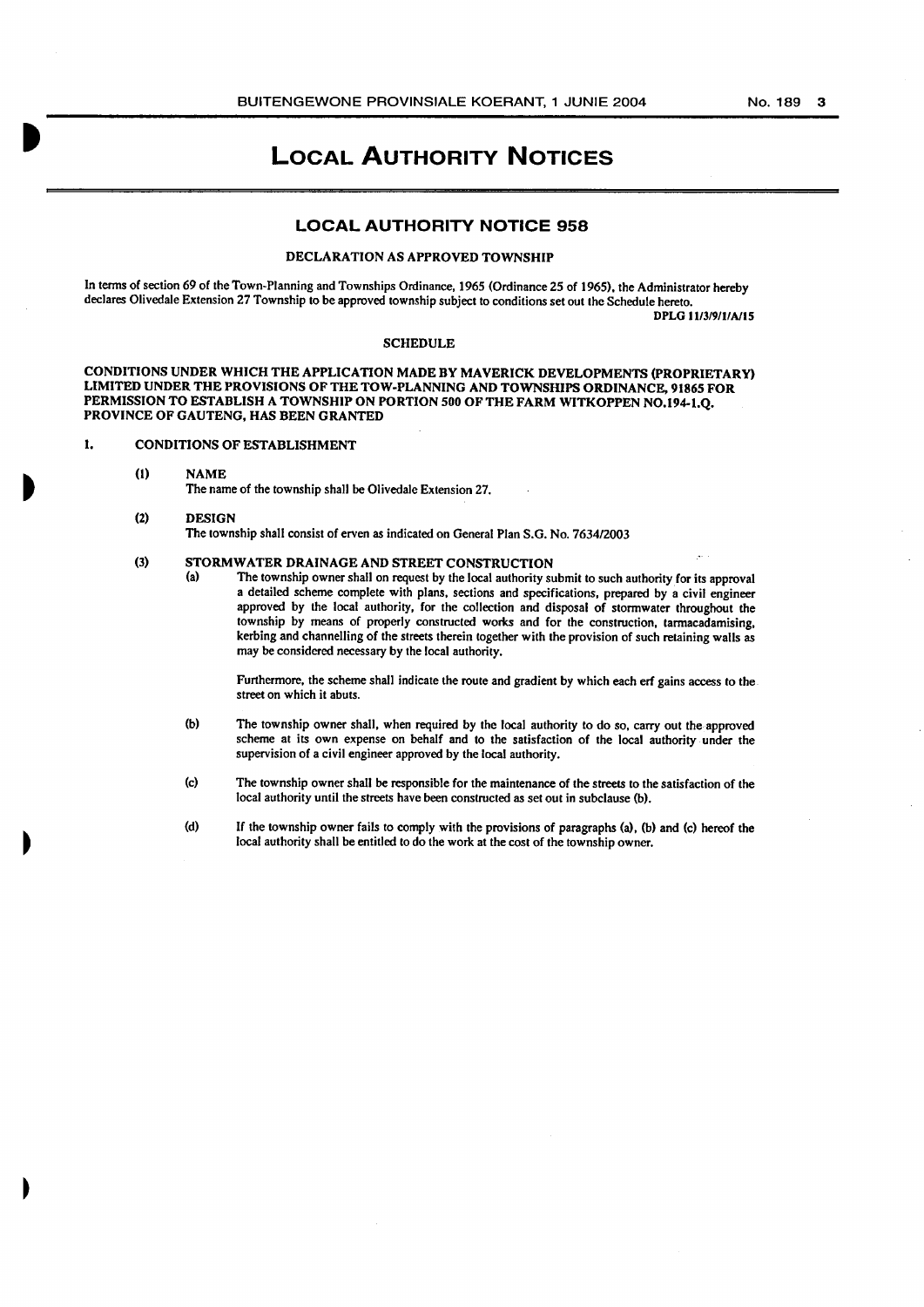#### (4) ENDOWMENT

The township owner shall, in terms of the provisions of section  $63(1)(b)$  of the Town- planning and Townships Ordinance, 1965, pay a lump sum endowment of R 17 440 .00 to the local authority for the provision of land for a park (public open space).

Such endowment shall be payable in tenns of section 73 of the said Ordinance.

#### (5) DISPOSAL OF EXISTING CONDITIONS OF TITLE

All erven shall be made subject to existing conditions and servitudes, if any, including the reservation of rights to minerals.

#### (6) OBLIGATIONS IN REGARD TO ESSENTIAL SERVICES

The township owner shall within such period as the local authority may determine, fulfil it's obligations in respect of the provision of water, electricity and sanitary services and the installation of systems therefor, as previously agreed upon between the township owner and the local authority.

#### 2. CONDITIONS OF TITLE

The erven shall be subject to the following conditions imposed by the Administrator in tenns of the provisions of the Town-planning and Townships Ordinance, 1965.

- (1) The erf is subject to a servitude, 2m wide, in favour of the local authority, for sewerage and other municipal purposes, along any two boundaries other than a street boundary and in the case of a panhandle erf, an additional servitude for municipal purposes 2m wide across the access portion of the erf, if and when required by the local authority: Provided that the local authority may dispense with any such servitude.
- (2) No building or other structure shall be erected within the aforesaid servitude area and no large-rooted trees shall be planted within the area of such servitude or within 2 m thereof.
- (3) The local authority shall be entitled to deposit temporarily on the land adjoining the aforesaid servitude such material as may be excavated by it during the course of the construction, maintenance or removal of such sewerage mains and other works as it in its discretion may deem necessary and shall further be entitled to reasonable access to the said land for the aforesaid purpose subject to any damage done during the process of the construction, maintenance or removal of such sewerage mains and other works being made good by the local authority.
- (4) Erven 1110 to 1114 and 1117 are subject to servitudes as indicated on the general plan.
- (5) Erf 1130 is subject to a servitude for municipal services over the entire erf, as indicated on the general plan.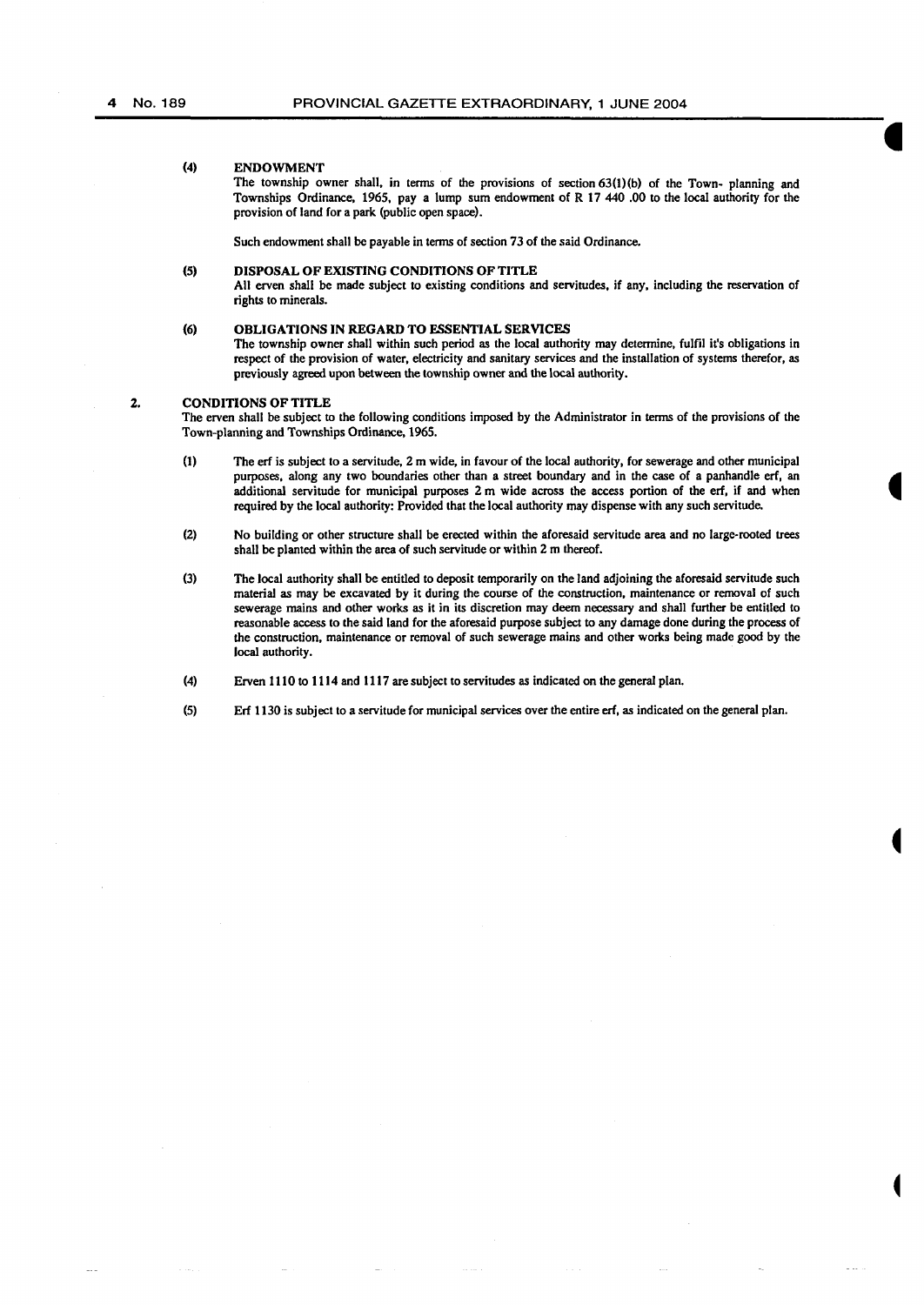#### PLAASLIKE BESTUURSKENNISGEWING 958

#### VERKLARING TOT GOEDGEKEURDE DORP

lngevolge artikel 69 van die Ordonnnansie op Dorsbeplaining en Dorpe, 1965 (Ordononnansie 25 of 1965) verklaar die Administrateur hierby die dorp Olivedale Uitbreiding 27 tot 'n goedgekeurde dorp onderworpe aan die voorwaardes uiteengesit in die bygaande Bylae.

DPLG 1113/9/1/A/15

#### BYLAE

VOORWAARDES W AAROP DIE AANSOEK GEDOEN DEUR MAVERICK DEVELOPMENTS (EIENDOMS) BEPERK INGEVOLGE DIE BEPALINGS VAN DIE ORDONNANSIE OP DORPSBEPLANNING EN DORPE, 1965 OM TOESTEMMING OM 'N DORP TE STIG OP GEDEELTE 500 VAN DIE PLAAS WITKOPPEN 194-IQ, PROVINSIE GAUTENG TOEGESTAAN IS

#### I. STIGTINGSVOORWAARDES

#### (I) NAAM Die naam van die dorp is Olivedale Uitbreiding 27

#### (2) ONTWERP

Die dorp bestaan uit erwe soos aangedui op Algemene Plan No.7634/2003

# (3) STORMWATERDREINERING EN STRAATBOU

Die dorpseienaar moet op versoek van die plaaslike bestuur aan sodanige bestuur 'n gedetailleerde skema, volledig met planne, deursnee en spesifikasies, opgestel deur 'n siviele ingenieur wat deur die plaaslike bestuur goedgekeur is, vir die opgaar en afvoer van stormwater deur die hele dorp deur middel van behoorlik aangelegde werke en vir die aanle, teermacadamisering, beranding en kanalisering van die strate daarin, tesame met die verskaffing van sodanige keermure as wat die plaaslike bestuur nodig ag, vir goedkeuring voorle.

Verder moet die skema die roete en helling aandui deur middel waarvan elke erf toegang tot die aangrensende straat verkry.

- (b) Die dorpseienaar moet, wanneer die plaaslike bestuur dit vereis, die goedgekeurde skema op eie koste namens en tot bevrediging van die plaaslike bestuur, onder toesig van 'n siviele ingenieur deur die plaaslike bestuur goedgekeur, uitvoer.
- (c) Die dorpseienaar is verantwoordelik vir die instandhouding van die Strate tot bevrediging van die plaaslike bestuur totdat die strate ooreenkomstig subklousule (b) gebou is. Die instandhouding daarvan sal dan oorgedra word aan die Huiseienaarsvereniging.
- (d) lndien die dorpseienaar versuim om aan die bepalings van paragrawe (a), en (b) en (c) hiervan te voldoen, is die plaaslike bestuur geregtig om die werk op koste van die dorpseienaar te doen.

#### (4) BEGIFfiGING

Die dorpseienaars moet kragtens die bepalings van artikel 63(1)(b) van die Ordonnasie op Dorpsbeplanning en Dorpe, 1965, aan die plaaslike bestuur as begiftiging 'n globale bedrag van R17 440.00 betaal welke bedrag deur die plaaslike bestuur aangewend moet word vir die verkryging van ·n park (openbare oopruimte).

Sodanige begiftiging is betaalbaar kragtens die bepalings van artikel 73 van genoemde Ordonnansie.

#### (5) BESKIKKING OOR BESTAANDE TITELVOORWAARDES

Aile erwe moet onderworpe gemaak word aan bestaande voorwaardes en serwitute, as daar is, met inbegrip van die voorbehoud van die regte op minerale.

#### (6) VERPLIGTINGE TEN OPSIGTE VAN NOODSAAKLIKE DIENSTE

Die dorpseienaar moet binne sodanige tydperk as wat die plaaslike bestuur mag bepaal, sy verpligtinge met betrekking tot die voorsiening van water, elektrisiteit en sanitere dienste en die installering van stelsels daarvoor, soos vooraf ooreengekom tussen die dorpseienaar en die plaaslike bestuur, nakom.

#### 2. TITELVOORWAARDES

Die erwe hieronder genoem is onderworpe aan die voorwaardes soos aangedui, opgele deur die Administrateur ingevolge die bepalings van die Ordonnansie op Dorpsbeplanning en Dorpe, 1965.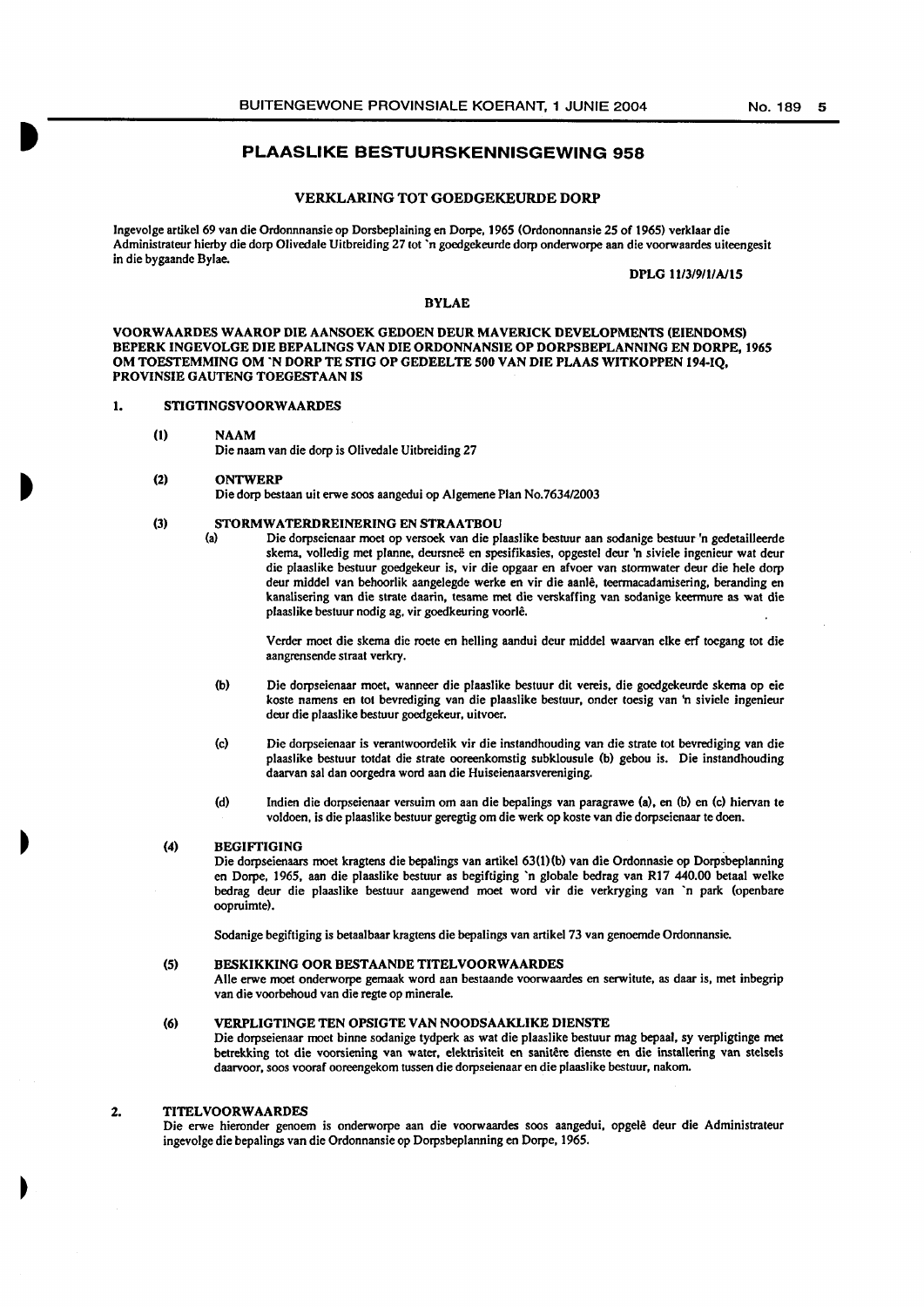- (1) Die erf is onderworpe aan 'n serwituut 2,00m breed, vir riolerings- en ander munisipale doeleindes, ten gunste van die plaaslike bestuur, tangs enige twee grense, uitgesonderd 'n straatgrens en, in die geval van 'n addisionele serwituut vir munisipale doeleindes 2,00m breed oor die toegangsgedeelte van die erf, indien en wanneer verlang deur die plaaslike bestuur: Met dien verstande dat die plaaslike bestuur van enige sodanige serwituut mag afsien.
- (2) Geen gebou of ander struktuur, mag binne die voomoemde serwituutgebied opgerig word nie en geen grootwortelbome mag binne die gebied van sodanige serwituut of binne 'n afstand van 2,00m daarvan geplant word nie.
- (3) Die plaaslike bestuur is geregtig om enige materiaal wat deur hom uitgegrawe word tydens die aanleg, onderhoud of verwydering van sodanige rioolhoof - pypleidings en ander werke wat hy volgens goeddunke noodsaaklik ag, tydelik te plaas op die grond wat aan die voomoemde serwituut grens en voorts is die plaaslike bestuur geregtig tot delike toegang tot genoemde grond vir die voomoemde doe!, onderworpe daaraan dat.die plaaslike bestuur enige skade vergoed wat gedurende die aanleg, onderhoud of verwyderings van sodanige rioolhoofpypleidings en ander werke veroorsaak word.
- (4) Erwe 1110 to 1114 en 1117 is onderworpe aan serwitute soos op die Algemene Plan aangedui;
- (5) Erf 1130 is onderworpe aan 'n Serwituut vir munisipale doeleindes oor die hele erf soos op die Algernene Plan aangedui.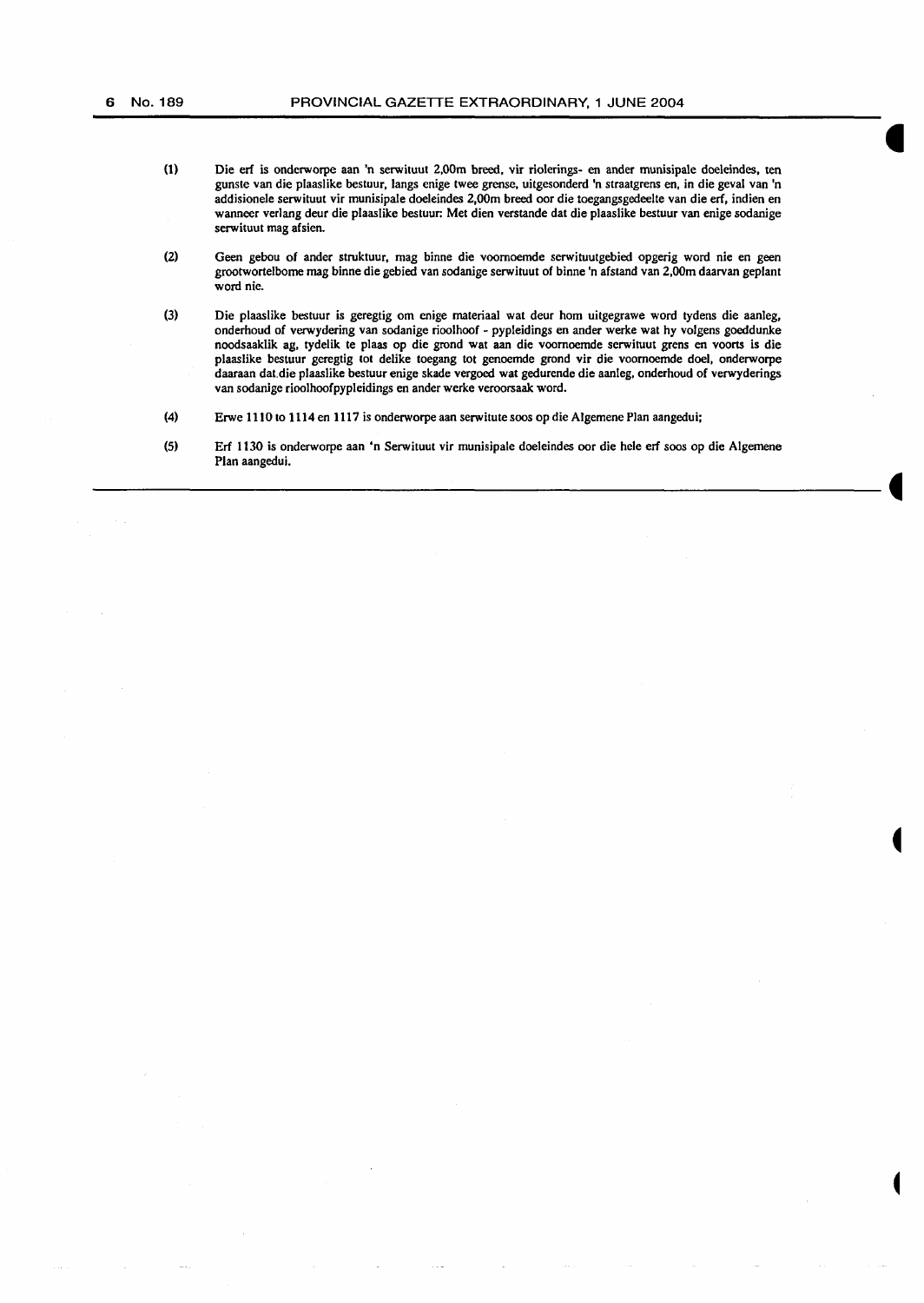### **LOCAL AUTHORITY NOTICE 959**

#### RAND BURG AMENDMENT SCHEME 04-2836

The Administrator hereby, in terms of the provisions of Section 89(1) of the Town-planning and Townships Ordinance, 1965, declares that he approved an amendment scheme, being an amendment of Randburg Town-planning Scheme 1976, comprising the same land as included in the township of Olivedale Extension 27.

Map 3 and the scheme clauses of the amendment scheme are filed with the Gauteng Provincial Government, (Department of Development Planning and Local Government), Johannesburg, and the Town Clerk Randburg, and are open for inspection at all reasonable times

The amendment is known as Randburg Amendment Scheme 04-2836

DPLG 11/3/14/A/21

## **PLAASLIKE BESTUURSKENNISGEWING 959**

#### RANDBURG WYSIGINGSKEMA 04-2836

Die Administrateur verklaar hierby, ingevolge die bepalings van Artikel 89(1) van die Ordonnansie op Dorpsbeplanning en Dorpe, 1965, dat hy 'n wysigingskema, synde 'n wysiging van Randburg Dorpsbeplanningskema 1976, wat uit dieselfde grond as die dorp Olivedale Uitbreiding 27 bestaan, goedgekeur het.

Kaart 3 en die skemaklousules van die wysigingskema word in bewaring gehou deur die Gauteng Provinsiale Regering, (Departement van Ontwikkelingsbeplanning en Plaaslike Regering), Johannesburg, en die Stadsklerk Randburg, en is beskikbaar vir inspeksie te aile redelike tye.

Hierdie wysiging staan bekend as Randburg Wysigingskema 04-2836

DPLG 1113/14/A/21